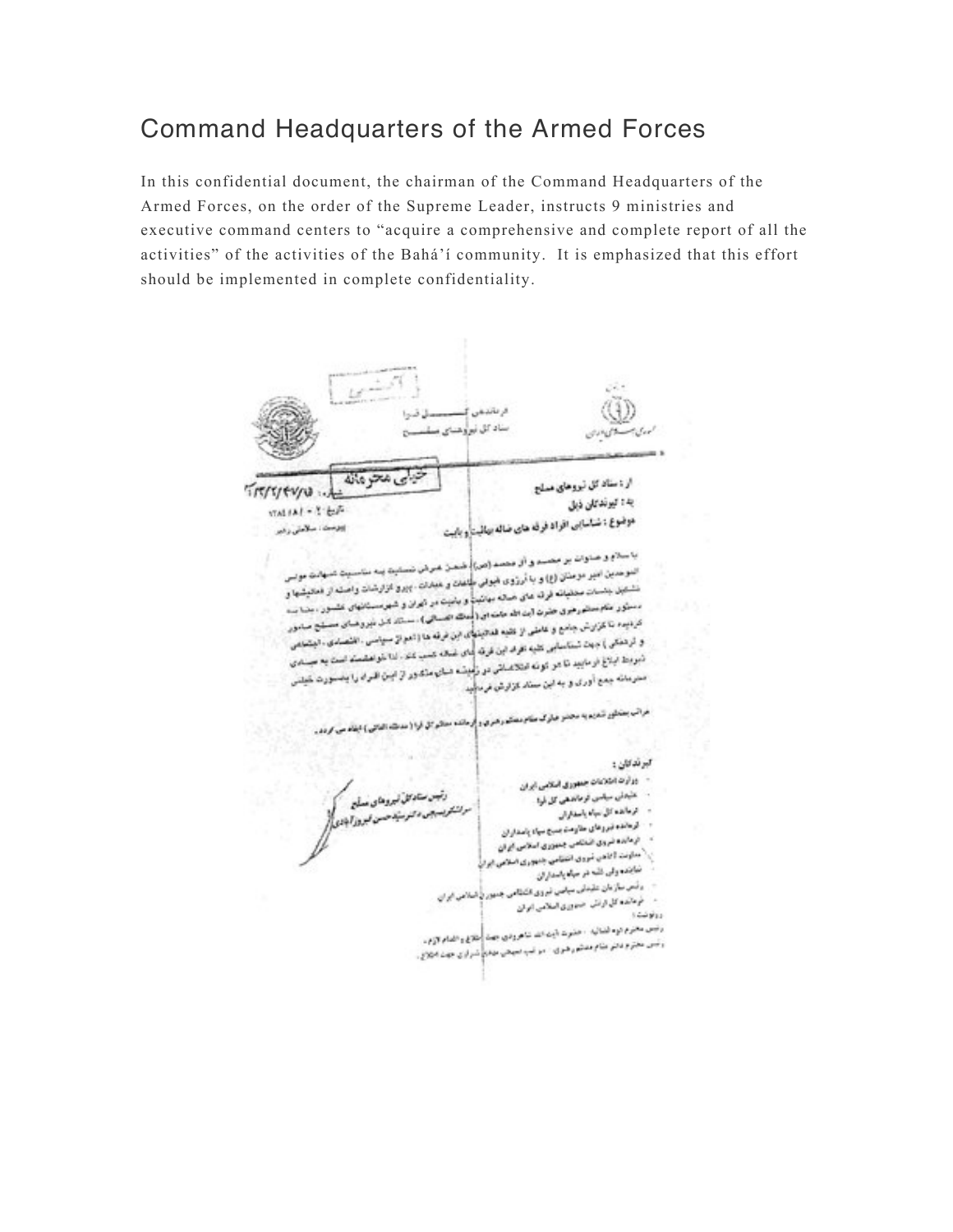[Translation from Persian]

| Logo of the IRI     | [Stamp] Urgent and Immediate     |                   |
|---------------------|----------------------------------|-------------------|
| Islamic Republic of | [The Office of] the Commander in | Logo of the Armed |
| Iran                | Chief                            | Forces            |

## **Highly Confidential** [Stamp]

| From: Command Headquarters of the Armed Forces | Number: |    |
|------------------------------------------------|---------|----|
| A/3/2/47/15                                    |         |    |
| To: Recipients Listed Below                    | Date:   |    |
| 7/8/1384                                       |         | [2 |
| $9/10/2005$ ]                                  |         |    |

Subject: Identification of individuals of the misguided Sects of Bahaism and Babism

Enclosure: Salamati Rahbar [Health of the Supreme Leader]

With salutations and praise to Muhammad and his descendants (S) [May the Blessing of God be Upon Him and His Descendants], while we express our deepest sympathy on the occasion of the martyrdom of the Lord of believers in divine unity and the Commander of the faithful (MPUH) [May Peace be Upon Him], and wishing for the acceptance of [our] obligations and worships, further to the reports received concerning secret activities and meetings of the misguided sects of Bahaism and Babism in Tehran and other cities in the country, and according to the instructions of the Exalted Rank of the Supreme Leader, His Holiness Ayatollah Khamenei (may his exalted shadow be extended), the Command Headquarters of the Armed Forces has been given the mission to acquire a comprehensive and complete report of all the activities of these sects (including political, economic, social and cultural) for the purpose of identifying all the individuals of these misguided sects. Therefore, we request that you convey to relevant authorities, in a highly confidential manner, to collect any and all information about the above-mentioned activities of these individuals and report it to this Command Headquarters.

This [either this information, or the reports to be received] will be submitted for the blessed consideration of the Exalted Rank of the Supreme Leader, the Commander in Chief of the Armed Forces (may his exalted shadow be extended).